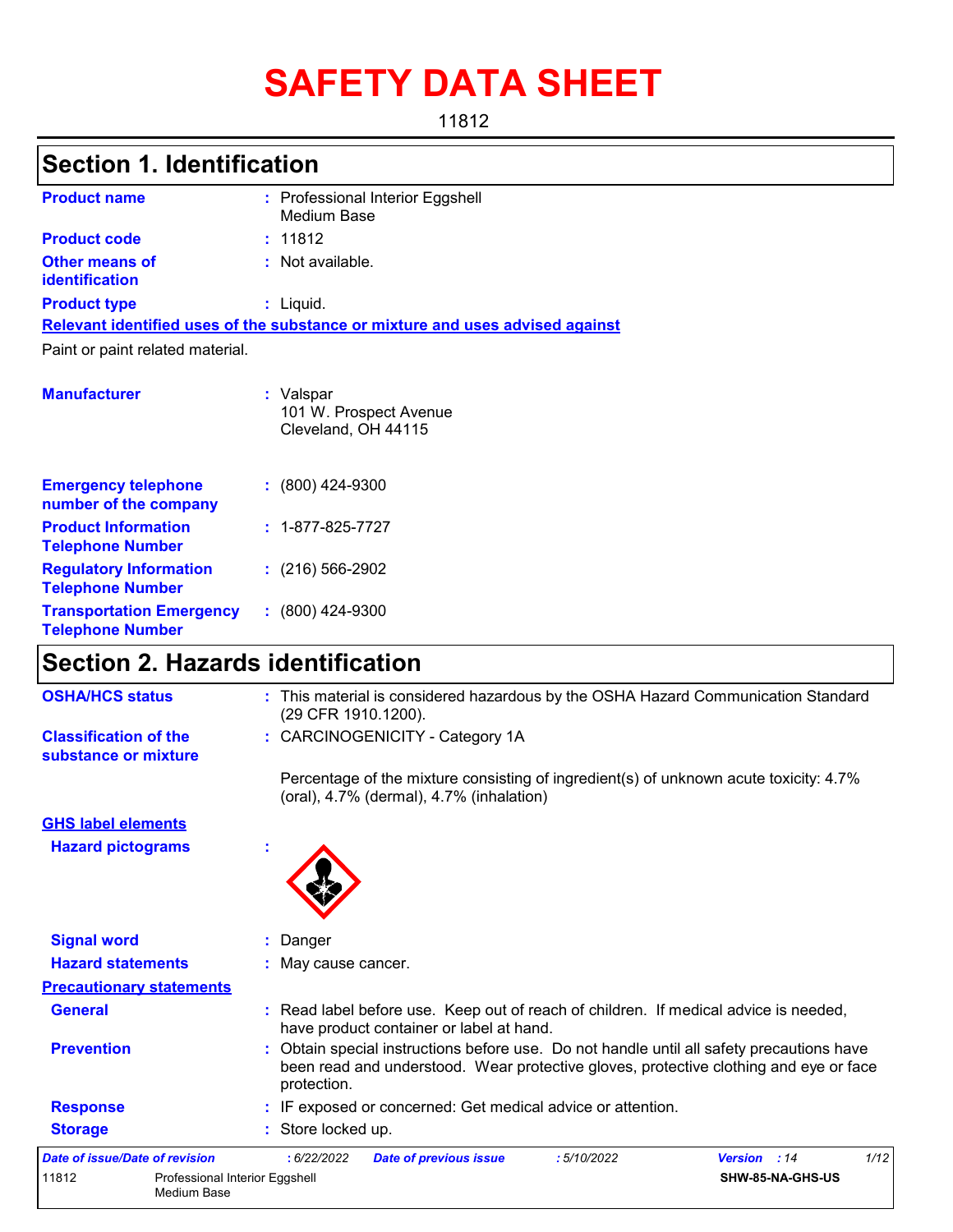## **Section 2. Hazards identification**

| <b>Disposal</b>                            | : Dispose of contents and container in accordance with all local, regional, national and<br>international regulations.                                                                                                                                                                                                                                                                                                                                                                                                                                                                               |
|--------------------------------------------|------------------------------------------------------------------------------------------------------------------------------------------------------------------------------------------------------------------------------------------------------------------------------------------------------------------------------------------------------------------------------------------------------------------------------------------------------------------------------------------------------------------------------------------------------------------------------------------------------|
| <b>Supplemental label</b><br>elements      | WARNING: This product contains chemicals known to the State of California to cause<br>cancer and birth defects or other reproductive harm. Adequate ventilation required when<br>sanding or abrading the dried film. If Adequate ventilation cannot be provided wear an<br>approved particulate respirator (NIOSH approved). Follow respirator manufacturer's<br>directions for respirator use. DELAYED EFFECTS FROM LONG TERM<br>OVEREXPOSURE. Abrading or sanding of the dry film may release Crystalline Silica<br>which has been shown to cause lung damage and cancer under long term exposure. |
|                                            | Please refer to the SDS for additional information. Keep out of reach of children. Do not<br>transfer contents to other containers for storage.                                                                                                                                                                                                                                                                                                                                                                                                                                                      |
| <b>Hazards not otherwise</b><br>classified | : None known.                                                                                                                                                                                                                                                                                                                                                                                                                                                                                                                                                                                        |

## **Section 3. Composition/information on ingredients**

| Substance/mixture     | : Mixture        |
|-----------------------|------------------|
| <b>Other means of</b> | : Not available. |
| <b>identification</b> |                  |

#### **CAS number/other identifiers**

| <b>Ingredient name</b>          | % by weight | <b>CAS number</b> |
|---------------------------------|-------------|-------------------|
| l Titanium Dioxide              | ≤10         | 13463-67-7        |
| Heavy Paraffinic Oil            | l≤0.3       | 64742-65-0        |
| Cristobalite, respirable powder | l≤0.3       | 14464-46-1        |

Any concentration shown as a range is to protect confidentiality or is due to batch variation.

**There are no additional ingredients present which, within the current knowledge of the supplier and in the concentrations applicable, are classified and hence require reporting in this section.**

**Occupational exposure limits, if available, are listed in Section 8.**

### **Section 4. First aid measures**

### **Description of necessary first aid measures**

| <b>Eye contact</b>             | : Immediately flush eyes with plenty of water, occasionally lifting the upper and lower<br>eyelids. Check for and remove any contact lenses. Continue to rinse for at least 10<br>minutes. Get medical attention.                                                                                                                                                                                                                                                                                                                                                                                                                                                                 |
|--------------------------------|-----------------------------------------------------------------------------------------------------------------------------------------------------------------------------------------------------------------------------------------------------------------------------------------------------------------------------------------------------------------------------------------------------------------------------------------------------------------------------------------------------------------------------------------------------------------------------------------------------------------------------------------------------------------------------------|
| <b>Inhalation</b>              | : Remove victim to fresh air and keep at rest in a position comfortable for breathing. If<br>not breathing, if breathing is irregular or if respiratory arrest occurs, provide artificial<br>respiration or oxygen by trained personnel. It may be dangerous to the person providing<br>aid to give mouth-to-mouth resuscitation. Get medical attention. If unconscious, place<br>in recovery position and get medical attention immediately. Maintain an open airway.<br>Loosen tight clothing such as a collar, tie, belt or waistband.                                                                                                                                         |
| <b>Skin contact</b>            | : Flush contaminated skin with plenty of water. Remove contaminated clothing and<br>shoes. Wash contaminated clothing thoroughly with water before removing it, or wear<br>gloves. Continue to rinse for at least 10 minutes. Get medical attention. Wash clothing<br>before reuse. Clean shoes thoroughly before reuse.                                                                                                                                                                                                                                                                                                                                                          |
| <b>Ingestion</b>               | : Wash out mouth with water. Remove dentures if any. If material has been swallowed<br>and the exposed person is conscious, give small quantities of water to drink. Stop if the<br>exposed person feels sick as vomiting may be dangerous. Do not induce vomiting<br>unless directed to do so by medical personnel. If vomiting occurs, the head should be<br>kept low so that vomit does not enter the lungs. Get medical attention. Never give<br>anything by mouth to an unconscious person. If unconscious, place in recovery position<br>and get medical attention immediately. Maintain an open airway. Loosen tight clothing<br>such as a collar, tie, belt or waistband. |
| Date of issue/Date of revision | 2/12<br>:6/22/2022<br><b>Date of previous issue</b><br>:5/10/2022<br>Version : 14                                                                                                                                                                                                                                                                                                                                                                                                                                                                                                                                                                                                 |

|       |                                | . | $\frac{1}{2}$ and $\frac{1}{2}$ , $\frac{1}{2}$ , $\frac{1}{2}$ , $\frac{1}{2}$ , $\frac{1}{2}$ , $\frac{1}{2}$ , $\frac{1}{2}$ , $\frac{1}{2}$ | . | .                       |
|-------|--------------------------------|---|-------------------------------------------------------------------------------------------------------------------------------------------------|---|-------------------------|
| 11812 | Professional Interior Eggshell |   |                                                                                                                                                 |   | <b>SHW-85-NA-GHS-US</b> |
|       | Medium Base                    |   |                                                                                                                                                 |   |                         |
|       |                                |   |                                                                                                                                                 |   |                         |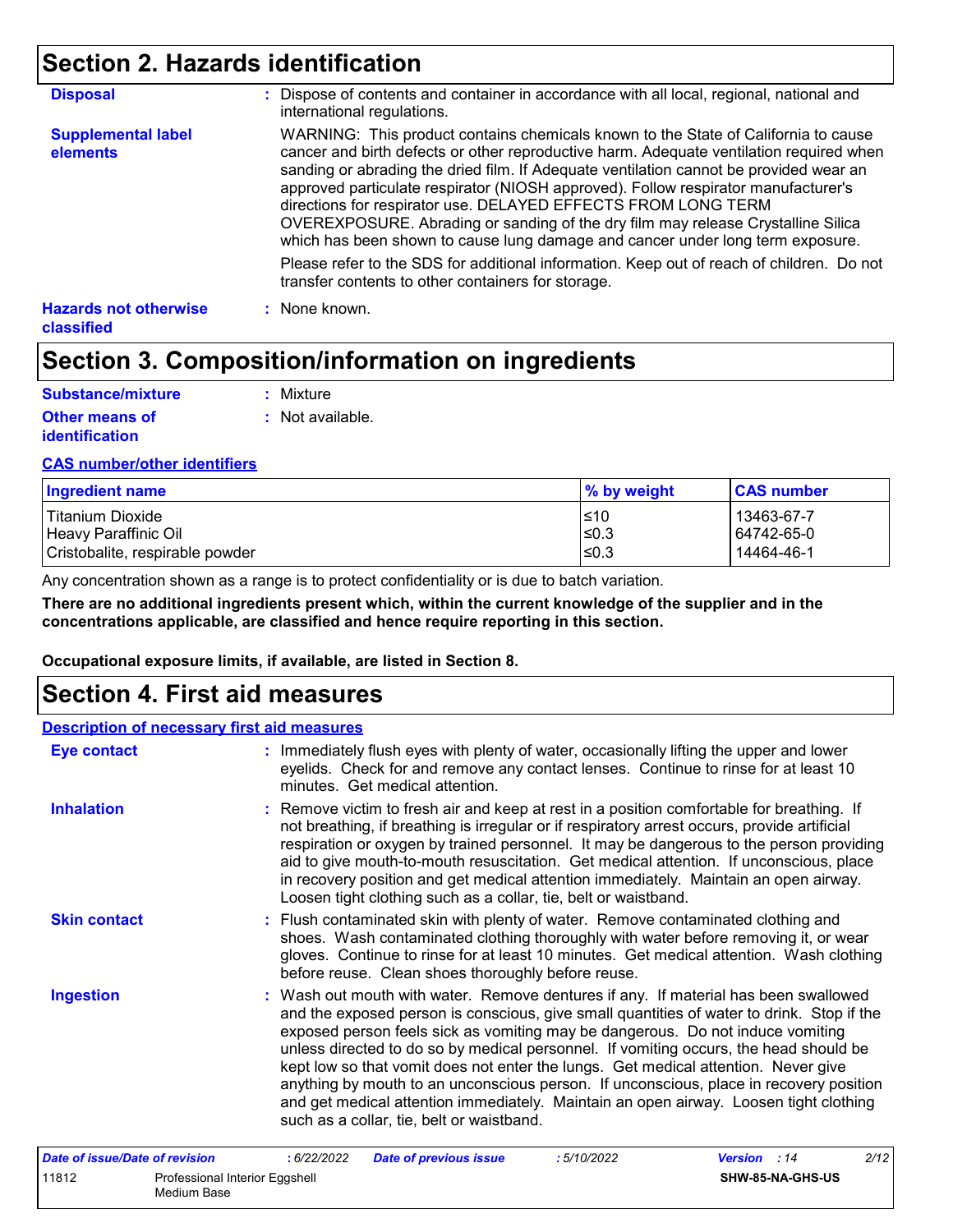## **Section 4. First aid measures**

| Most important symptoms/effects, acute and delayed |                                                                                                                                                                                                                                                                                                                                                                                                                 |  |
|----------------------------------------------------|-----------------------------------------------------------------------------------------------------------------------------------------------------------------------------------------------------------------------------------------------------------------------------------------------------------------------------------------------------------------------------------------------------------------|--|
| <b>Potential acute health effects</b>              |                                                                                                                                                                                                                                                                                                                                                                                                                 |  |
| Eye contact                                        | : No known significant effects or critical hazards.                                                                                                                                                                                                                                                                                                                                                             |  |
| <b>Inhalation</b>                                  | : No known significant effects or critical hazards.                                                                                                                                                                                                                                                                                                                                                             |  |
| <b>Skin contact</b>                                | : No known significant effects or critical hazards.                                                                                                                                                                                                                                                                                                                                                             |  |
| <b>Ingestion</b>                                   | : No known significant effects or critical hazards.                                                                                                                                                                                                                                                                                                                                                             |  |
| <b>Over-exposure signs/symptoms</b>                |                                                                                                                                                                                                                                                                                                                                                                                                                 |  |
| <b>Eye contact</b>                                 | : No specific data.                                                                                                                                                                                                                                                                                                                                                                                             |  |
| <b>Inhalation</b>                                  | : No specific data.                                                                                                                                                                                                                                                                                                                                                                                             |  |
| <b>Skin contact</b>                                | : No specific data.                                                                                                                                                                                                                                                                                                                                                                                             |  |
| <b>Ingestion</b>                                   | : No specific data.                                                                                                                                                                                                                                                                                                                                                                                             |  |
|                                                    | Indication of immediate medical attention and special treatment needed, if necessary                                                                                                                                                                                                                                                                                                                            |  |
| <b>Notes to physician</b>                          | : Treat symptomatically. Contact poison treatment specialist immediately if large<br>quantities have been ingested or inhaled.                                                                                                                                                                                                                                                                                  |  |
| <b>Specific treatments</b>                         | : No specific treatment.                                                                                                                                                                                                                                                                                                                                                                                        |  |
| <b>Protection of first-aiders</b>                  | : No action shall be taken involving any personal risk or without suitable training. If it is<br>suspected that fumes are still present, the rescuer should wear an appropriate mask or<br>self-contained breathing apparatus. It may be dangerous to the person providing aid to<br>give mouth-to-mouth resuscitation. Wash contaminated clothing thoroughly with water<br>before removing it, or wear gloves. |  |

**See toxicological information (Section 11)**

## **Section 5. Fire-fighting measures**

| <b>Extinguishing media</b>                               |                                                                                                                                                                                                     |
|----------------------------------------------------------|-----------------------------------------------------------------------------------------------------------------------------------------------------------------------------------------------------|
| <b>Suitable extinguishing</b><br>media                   | : Use an extinguishing agent suitable for the surrounding fire.                                                                                                                                     |
| <b>Unsuitable extinguishing</b><br>media                 | : None known.                                                                                                                                                                                       |
| <b>Specific hazards arising</b><br>from the chemical     | : In a fire or if heated, a pressure increase will occur and the container may burst.                                                                                                               |
| <b>Hazardous thermal</b><br>decomposition products       | Decomposition products may include the following materials:<br>metal oxide/oxides                                                                                                                   |
| <b>Special protective actions</b><br>for fire-fighters   | : Promptly isolate the scene by removing all persons from the vicinity of the incident if<br>there is a fire. No action shall be taken involving any personal risk or without suitable<br>training. |
| <b>Special protective</b><br>equipment for fire-fighters | : Fire-fighters should wear appropriate protective equipment and self-contained breathing<br>apparatus (SCBA) with a full face-piece operated in positive pressure mode.                            |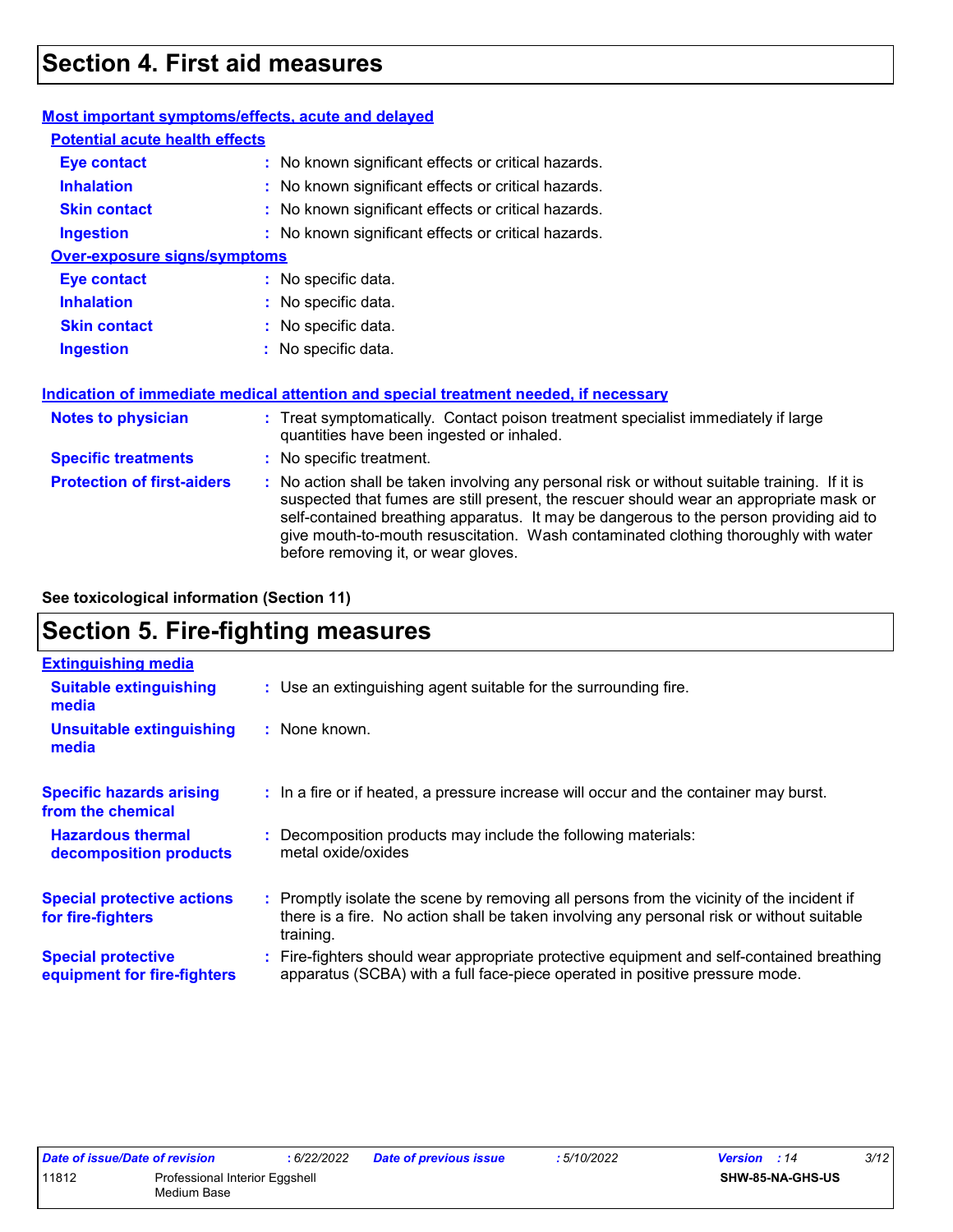## **Section 6. Accidental release measures**

|                                                              | Personal precautions, protective equipment and emergency procedures                                                                                                                                                                                                                                                                                                                                                                                                                                                                                                                                                                                                                                          |
|--------------------------------------------------------------|--------------------------------------------------------------------------------------------------------------------------------------------------------------------------------------------------------------------------------------------------------------------------------------------------------------------------------------------------------------------------------------------------------------------------------------------------------------------------------------------------------------------------------------------------------------------------------------------------------------------------------------------------------------------------------------------------------------|
| For non-emergency<br>personnel                               | : No action shall be taken involving any personal risk or without suitable training.<br>Evacuate surrounding areas. Keep unnecessary and unprotected personnel from<br>entering. Do not touch or walk through spilled material. Avoid breathing vapor or mist.<br>Provide adequate ventilation. Wear appropriate respirator when ventilation is<br>inadequate. Put on appropriate personal protective equipment.                                                                                                                                                                                                                                                                                             |
| For emergency responders                                     | : If specialized clothing is required to deal with the spillage, take note of any information in<br>Section 8 on suitable and unsuitable materials. See also the information in "For non-<br>emergency personnel".                                                                                                                                                                                                                                                                                                                                                                                                                                                                                           |
| <b>Environmental precautions</b>                             | : Avoid dispersal of spilled material and runoff and contact with soil, waterways, drains<br>and sewers. Inform the relevant authorities if the product has caused environmental<br>pollution (sewers, waterways, soil or air).                                                                                                                                                                                                                                                                                                                                                                                                                                                                              |
| <b>Methods and materials for containment and cleaning up</b> |                                                                                                                                                                                                                                                                                                                                                                                                                                                                                                                                                                                                                                                                                                              |
| <b>Small spill</b>                                           | : Stop leak if without risk. Move containers from spill area. Dilute with water and mop up<br>if water-soluble. Alternatively, or if water-insoluble, absorb with an inert dry material and<br>place in an appropriate waste disposal container. Dispose of via a licensed waste<br>disposal contractor.                                                                                                                                                                                                                                                                                                                                                                                                     |
| <b>Large spill</b>                                           | : Stop leak if without risk. Move containers from spill area. Approach release from<br>upwind. Prevent entry into sewers, water courses, basements or confined areas. Wash<br>spillages into an effluent treatment plant or proceed as follows. Contain and collect<br>spillage with non-combustible, absorbent material e.g. sand, earth, vermiculite or<br>diatomaceous earth and place in container for disposal according to local regulations<br>(see Section 13). Dispose of via a licensed waste disposal contractor. Contaminated<br>absorbent material may pose the same hazard as the spilled product. Note: see<br>Section 1 for emergency contact information and Section 13 for waste disposal. |

## **Section 7. Handling and storage**

#### **Precautions for safe handling**

| <b>Protective measures</b>                                                | : Put on appropriate personal protective equipment (see Section 8). Avoid exposure -<br>obtain special instructions before use. Do not handle until all safety precautions have<br>been read and understood. Do not get in eyes or on skin or clothing. Do not ingest.<br>Avoid breathing vapor or mist. If during normal use the material presents a respiratory<br>hazard, use only with adequate ventilation or wear appropriate respirator. Keep in the<br>original container or an approved alternative made from a compatible material, kept<br>tightly closed when not in use. Empty containers retain product residue and can be<br>hazardous. Do not reuse container. |
|---------------------------------------------------------------------------|--------------------------------------------------------------------------------------------------------------------------------------------------------------------------------------------------------------------------------------------------------------------------------------------------------------------------------------------------------------------------------------------------------------------------------------------------------------------------------------------------------------------------------------------------------------------------------------------------------------------------------------------------------------------------------|
| <b>Advice on general</b><br>occupational hygiene                          | : Eating, drinking and smoking should be prohibited in areas where this material is<br>handled, stored and processed. Workers should wash hands and face before eating,<br>drinking and smoking. Remove contaminated clothing and protective equipment before<br>entering eating areas. See also Section 8 for additional information on hygiene<br>measures.                                                                                                                                                                                                                                                                                                                  |
| <b>Conditions for safe storage,</b><br>including any<br>incompatibilities | : Store in accordance with local regulations. Store in original container protected from<br>direct sunlight in a dry, cool and well-ventilated area, away from incompatible materials<br>(see Section 10) and food and drink. Store locked up. Keep container tightly closed<br>and sealed until ready for use. Containers that have been opened must be carefully<br>resealed and kept upright to prevent leakage. Do not store in unlabeled containers.<br>Use appropriate containment to avoid environmental contamination. See Section 10 for<br>incompatible materials before handling or use.                                                                            |

| Date of issue/Date of revision          |  | 6/22/2022 | <b>Date of previous issue</b> | : 5/10/2022 | <b>Version</b> : 14 | 4/12 |
|-----------------------------------------|--|-----------|-------------------------------|-------------|---------------------|------|
| 11812<br>Professional Interior Eggshell |  |           |                               |             | SHW-85-NA-GHS-US    |      |
| Medium Base                             |  |           |                               |             |                     |      |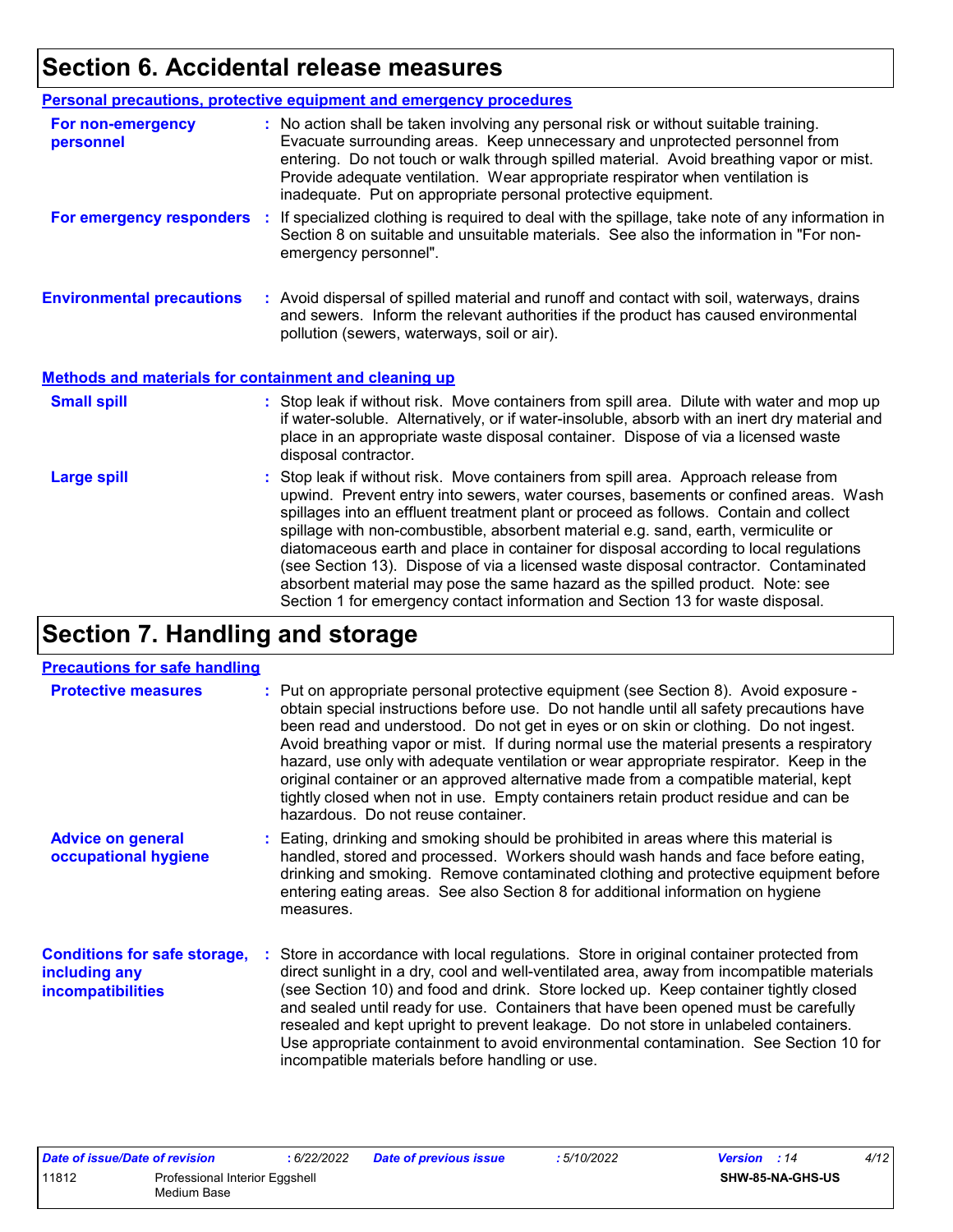## **Section 8. Exposure controls/personal protection**

#### **Control parameters**

**Occupational exposure limits (OSHA United States)**

| <b>Ingredient name</b>          | CAS#       | <b>Exposure limits</b>                                                                                                                                                                                                                                                                                                                                                                                                                                                                                                                                                           |
|---------------------------------|------------|----------------------------------------------------------------------------------------------------------------------------------------------------------------------------------------------------------------------------------------------------------------------------------------------------------------------------------------------------------------------------------------------------------------------------------------------------------------------------------------------------------------------------------------------------------------------------------|
| <b>Titanium Dioxide</b>         | 13463-67-7 | ACGIH TLV (United States, 1/2021).<br>TWA: 10 $mg/m3$ 8 hours.<br>OSHA PEL (United States, 5/2018).<br>TWA: 15 mg/m <sup>3</sup> 8 hours. Form: Total dust                                                                                                                                                                                                                                                                                                                                                                                                                       |
| Heavy Paraffinic Oil            | 64742-65-0 | ACGIH TLV (United States, 1/2021).<br>TWA: 5 mg/m <sup>3</sup> 8 hours. Form: Inhalable<br>fraction<br>OSHA PEL (United States, 5/2018).<br>TWA: 5 mg/m <sup>3</sup> 8 hours.<br>NIOSH REL (United States, 10/2020).<br>TWA: 5 mg/m <sup>3</sup> 10 hours. Form: Mist<br>STEL: 10 mg/m <sup>3</sup> 15 minutes. Form: Mist                                                                                                                                                                                                                                                       |
| Cristobalite, respirable powder | 14464-46-1 | OSHA PEL Z3 (United States, 6/2016).<br>TWA: 250 mppcf / 2 x (%SiO2+5) 8 hours.<br>Form: Respirable<br>TWA: 10 mg/m <sup>3</sup> / 2 x (%SiO2+2) 8 hours.<br>Form: Respirable<br>TWA: 30 mg/m <sup>3</sup> / 2 x (%SiO2+2) 8 hours.<br>Form: Total dust<br>OSHA PEL (United States, 5/2018).<br>TWA: 50 µg/m <sup>3</sup> 8 hours. Form: Respirable<br>dust<br>ACGIH TLV (United States, 1/2021).<br>TWA: 0.025 mg/m <sup>3</sup> 8 hours. Form:<br>Respirable fraction<br>NIOSH REL (United States, 10/2020).<br>TWA: 0.05 mg/m <sup>3</sup> 10 hours. Form: respirable<br>dust |

#### **Occupational exposure limits (Canada)**

| <b>Ingredient name</b>                                 |            | CAS#                          | <b>Exposure limits</b>                                                                                                                                                                                                                                                                                                                                                                                                                                                                                                                                                                                      |  |  |
|--------------------------------------------------------|------------|-------------------------------|-------------------------------------------------------------------------------------------------------------------------------------------------------------------------------------------------------------------------------------------------------------------------------------------------------------------------------------------------------------------------------------------------------------------------------------------------------------------------------------------------------------------------------------------------------------------------------------------------------------|--|--|
| Titanium dioxide                                       |            | 13463-67-7                    | <b>CA British Columbia Provincial (Canada,</b><br>$6/2021$ .<br>TWA: 10 mg/m <sup>3</sup> 8 hours. Form: Total dust<br>TWA: 3 mg/m <sup>3</sup> 8 hours. Form: respirable<br>fraction<br>CA Quebec Provincial (Canada, 6/2021).<br>TWAEV: 10 mg/m <sup>3</sup> 8 hours. Form: Total dust.<br>CA Alberta Provincial (Canada, 6/2018).<br>8 hrs OEL: 10 mg/m <sup>3</sup> 8 hours.<br>CA Ontario Provincial (Canada, 6/2019).<br>TWA: 10 mg/m <sup>3</sup> 8 hours.<br><b>CA Saskatchewan Provincial (Canada,</b><br>7/2013).<br>STEL: 20 mg/m <sup>3</sup> 15 minutes.<br>TWA: 10 mg/m <sup>3</sup> 8 hours. |  |  |
| Cristobalite                                           |            | 14464-46-1                    | <b>CA British Columbia Provincial (Canada,</b><br>$6/2021$ ).<br>TWA: $0.025$ mg/m <sup>3</sup> 8 hours. Form:<br>Respirable<br>CA Quebec Provincial (Canada, 6/2021).<br>TWAEV: 0.05 mg/m <sup>3</sup> 8 hours. Form:                                                                                                                                                                                                                                                                                                                                                                                      |  |  |
| Date of issue/Date of revision                         | :6/22/2022 | <b>Date of previous issue</b> | 5/12<br>:5/10/2022<br>Version : 14                                                                                                                                                                                                                                                                                                                                                                                                                                                                                                                                                                          |  |  |
| 11812<br>Professional Interior Eggshell<br>Medium Base |            |                               | SHW-85-NA-GHS-US                                                                                                                                                                                                                                                                                                                                                                                                                                                                                                                                                                                            |  |  |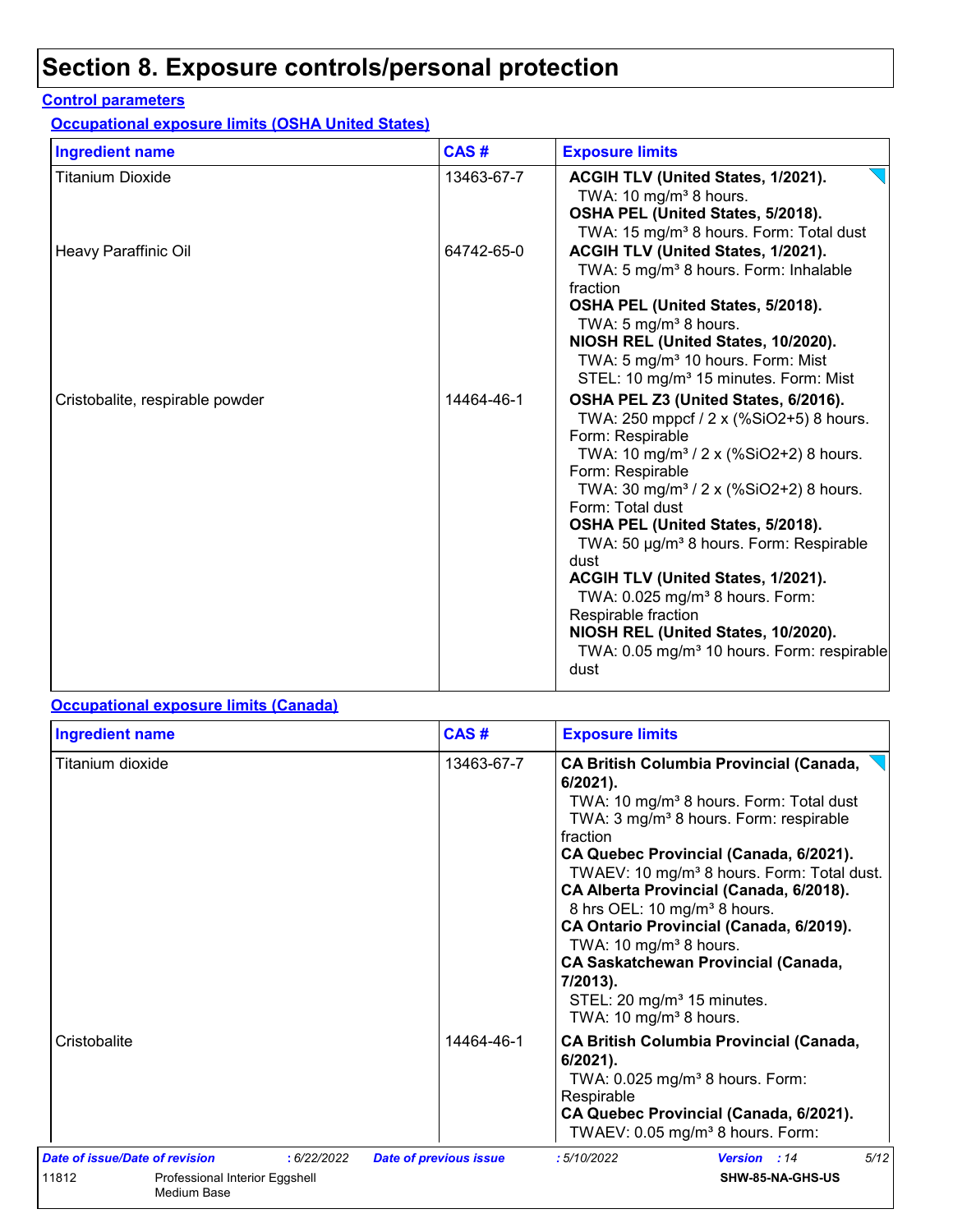## **Section 8. Exposure controls/personal protection**

|  | Respirable dust.<br>CA Alberta Provincial (Canada, 6/2018).<br>8 hrs OEL: 0.025 mg/m <sup>3</sup> 8 hours. Form:<br>Respirable particulate<br>CA Ontario Provincial (Canada, 6/2019).<br>TWA: 0.05 mg/m <sup>3</sup> 8 hours. Form: Respirable<br>particulate matter.<br><b>CA Saskatchewan Provincial (Canada,</b><br>7/2013).<br>TWA: 0.05 mg/m <sup>3</sup> 8 hours. Form: respirable<br>fraction |
|--|------------------------------------------------------------------------------------------------------------------------------------------------------------------------------------------------------------------------------------------------------------------------------------------------------------------------------------------------------------------------------------------------------|
|--|------------------------------------------------------------------------------------------------------------------------------------------------------------------------------------------------------------------------------------------------------------------------------------------------------------------------------------------------------------------------------------------------------|

#### **Occupational exposure limits (Mexico)**

|       | CAS# | <b>Exposure limits</b> |
|-------|------|------------------------|
| None. |      |                        |

| <b>Appropriate engineering</b><br><b>controls</b> |    | If user operations generate dust, fumes, gas, vapor or mist, use process enclosures,<br>local exhaust ventilation or other engineering controls to keep worker exposure to<br>airborne contaminants below any recommended or statutory limits.                                                                                                                                                                                                                                                                                                                                                                       |
|---------------------------------------------------|----|----------------------------------------------------------------------------------------------------------------------------------------------------------------------------------------------------------------------------------------------------------------------------------------------------------------------------------------------------------------------------------------------------------------------------------------------------------------------------------------------------------------------------------------------------------------------------------------------------------------------|
| <b>Environmental exposure</b><br>controls         | ÷. | Emissions from ventilation or work process equipment should be checked to ensure<br>they comply with the requirements of environmental protection legislation. In some<br>cases, fume scrubbers, filters or engineering modifications to the process equipment<br>will be necessary to reduce emissions to acceptable levels.                                                                                                                                                                                                                                                                                        |
| <b>Individual protection measures</b>             |    |                                                                                                                                                                                                                                                                                                                                                                                                                                                                                                                                                                                                                      |
| <b>Hygiene measures</b>                           |    | : Wash hands, forearms and face thoroughly after handling chemical products, before<br>eating, smoking and using the lavatory and at the end of the working period.<br>Appropriate techniques should be used to remove potentially contaminated clothing.<br>Wash contaminated clothing before reusing. Ensure that eyewash stations and safety<br>showers are close to the workstation location.                                                                                                                                                                                                                    |
| <b>Eye/face protection</b>                        | ÷. | Safety eyewear complying with an approved standard should be used when a risk<br>assessment indicates this is necessary to avoid exposure to liquid splashes, mists,<br>gases or dusts. If contact is possible, the following protection should be worn, unless<br>the assessment indicates a higher degree of protection: safety glasses with side-<br>shields.                                                                                                                                                                                                                                                     |
| <b>Skin protection</b>                            |    |                                                                                                                                                                                                                                                                                                                                                                                                                                                                                                                                                                                                                      |
| <b>Hand protection</b>                            |    | Chemical-resistant, impervious gloves complying with an approved standard should be<br>worn at all times when handling chemical products if a risk assessment indicates this is<br>necessary. Considering the parameters specified by the glove manufacturer, check<br>during use that the gloves are still retaining their protective properties. It should be<br>noted that the time to breakthrough for any glove material may be different for different<br>glove manufacturers. In the case of mixtures, consisting of several substances, the<br>protection time of the gloves cannot be accurately estimated. |
| <b>Body protection</b>                            | ÷. | Personal protective equipment for the body should be selected based on the task being<br>performed and the risks involved and should be approved by a specialist before<br>handling this product.                                                                                                                                                                                                                                                                                                                                                                                                                    |
| <b>Other skin protection</b>                      |    | Appropriate footwear and any additional skin protection measures should be selected<br>based on the task being performed and the risks involved and should be approved by a<br>specialist before handling this product.                                                                                                                                                                                                                                                                                                                                                                                              |
| <b>Respiratory protection</b>                     | ÷  | Based on the hazard and potential for exposure, select a respirator that meets the<br>appropriate standard or certification. Respirators must be used according to a<br>respiratory protection program to ensure proper fitting, training, and other important<br>aspects of use.                                                                                                                                                                                                                                                                                                                                    |

| Date of issue/Date of revision          |  | : 6/22/2022 | <b>Date of previous issue</b> | : 5/10/2022 | <b>Version</b> : 14     | 6/12 |
|-----------------------------------------|--|-------------|-------------------------------|-------------|-------------------------|------|
| 11812<br>Professional Interior Eggshell |  |             |                               |             | <b>SHW-85-NA-GHS-US</b> |      |
| Medium Base                             |  |             |                               |             |                         |      |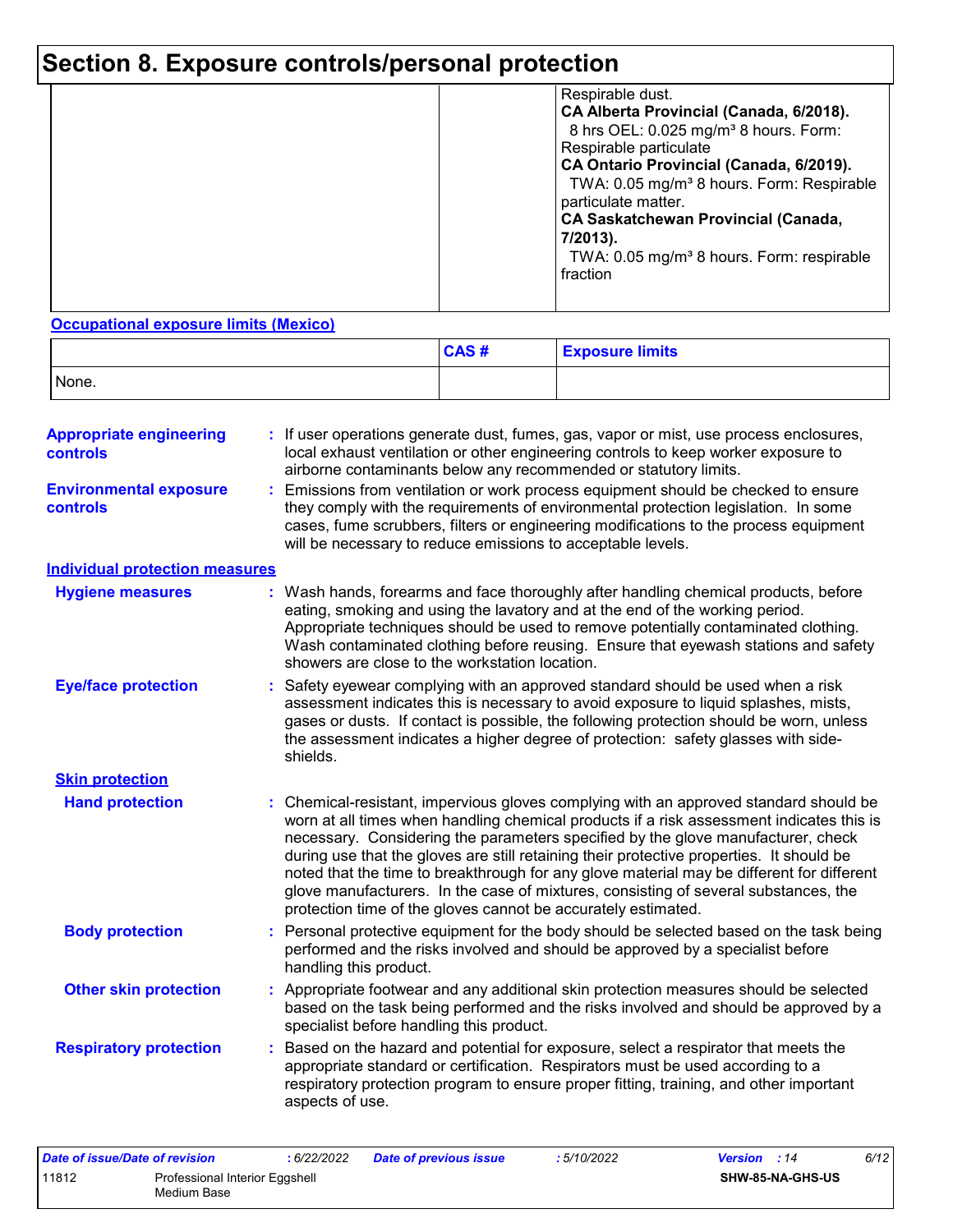## **Section 9. Physical and chemical properties**

The conditions of measurement of all properties are at standard temperature and pressure unless otherwise indicated.

| <b>Appearance</b>                                                 |                                                                |
|-------------------------------------------------------------------|----------------------------------------------------------------|
| <b>Physical state</b>                                             | $:$ Liquid.                                                    |
| <b>Color</b>                                                      | : Not available.                                               |
| Odor                                                              | : Not available.                                               |
| <b>Odor threshold</b>                                             | : Not available.                                               |
| рH                                                                | : 9                                                            |
| <b>Melting point/freezing point</b>                               | : Not available.                                               |
| <b>Boiling point, initial boiling</b><br>point, and boiling range | : $100^{\circ}$ C (212 $^{\circ}$ F)                           |
| <b>Flash point</b>                                                | : Closed cup: Not applicable.                                  |
| <b>Evaporation rate</b>                                           | $0.09$ (butyl acetate = 1)                                     |
| <b>Flammability</b>                                               | : Not available.                                               |
| Lower and upper explosion<br>limit/flammability limit             | : Not available.                                               |
| <b>Vapor pressure</b>                                             | : $2.3$ kPa (17.5 mm Hg)                                       |
| <b>Relative vapor density</b>                                     | : 1 [Air = 1]                                                  |
| <b>Relative density</b>                                           | : 1.16                                                         |
| <b>Solubility</b>                                                 | : Not available.                                               |
| <b>Partition coefficient: n-</b><br>octanol/water                 | : Not applicable.                                              |
| <b>Auto-ignition temperature</b>                                  | : Not available.                                               |
| <b>Decomposition temperature</b>                                  | : Not available.                                               |
| <b>Viscosity</b>                                                  | Kinematic (40°C (104°F)): >20.5 mm <sup>2</sup> /s (>20.5 cSt) |
| <b>Molecular weight</b>                                           | Not applicable.                                                |
| <b>Aerosol product</b>                                            |                                                                |
| <b>Heat of combustion</b>                                         | $: 0.501$ kJ/g                                                 |

## **Section 10. Stability and reactivity**

| <b>Reactivity</b>                                   | : No specific test data related to reactivity available for this product or its ingredients.              |
|-----------------------------------------------------|-----------------------------------------------------------------------------------------------------------|
| <b>Chemical stability</b>                           | : The product is stable.                                                                                  |
| <b>Possibility of hazardous</b><br><b>reactions</b> | : Under normal conditions of storage and use, hazardous reactions will not occur.                         |
| <b>Conditions to avoid</b>                          | : No specific data.                                                                                       |
| <b>Incompatible materials</b>                       | : No specific data.                                                                                       |
| <b>Hazardous decomposition</b><br>products          | : Under normal conditions of storage and use, hazardous decomposition products should<br>not be produced. |

| Date of issue/Date of revision          |  | : 6/22/2022 | <b>Date of previous issue</b> | : 5/10/2022 | <b>Version</b> : 14     | 7/12 |
|-----------------------------------------|--|-------------|-------------------------------|-------------|-------------------------|------|
| 11812<br>Professional Interior Eggshell |  |             |                               |             | <b>SHW-85-NA-GHS-US</b> |      |
| Medium Base                             |  |             |                               |             |                         |      |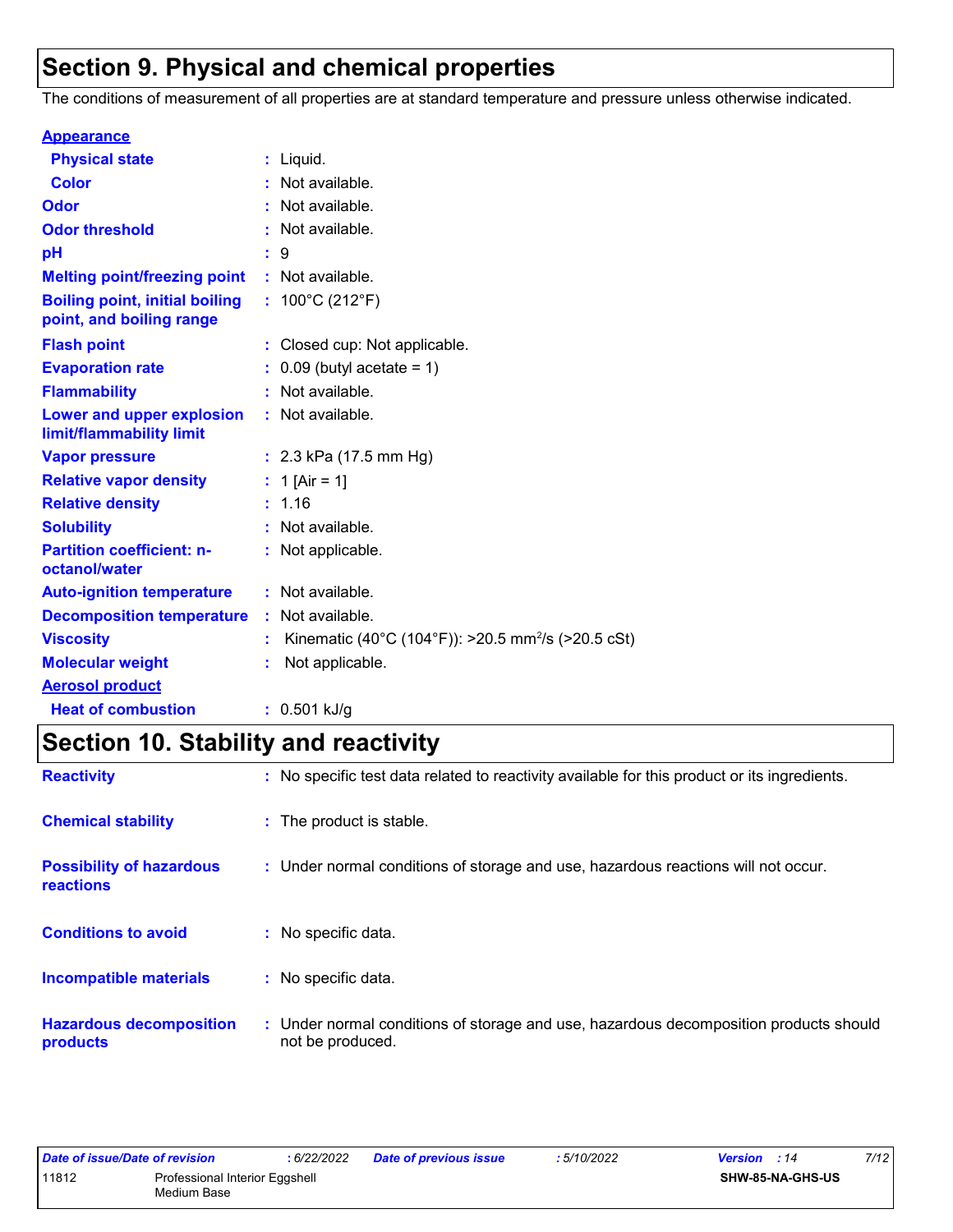## **Section 11. Toxicological information**

#### **Information on toxicological effects**

#### **Acute toxicity**

| <b>Product/ingredient name</b> | <b>Result</b>            | <b>Species</b> | <b>Dose</b>                | <b>Exposure</b> |
|--------------------------------|--------------------------|----------------|----------------------------|-----------------|
| Heavy Paraffinic Oil           | LD50 Dermal<br>LD50 Oral | Rabbit<br>Rat  | >5000 mg/kg<br>>5000 mg/kg |                 |

#### **Irritation/Corrosion**

| <b>Product/ingredient name</b> | <b>Result</b>        | <b>Species</b> | <b>Score</b> | <b>Exposure</b> | <b>Observation</b> |
|--------------------------------|----------------------|----------------|--------------|-----------------|--------------------|
| Titanium Dioxide               | Skin - Mild irritant | Human          |              | 72 hours 300    |                    |
|                                |                      |                |              | ug              |                    |

#### **Sensitization**

Not available.

#### **Mutagenicity**

Not available.

#### **Carcinogenicity**

Not available.

#### **Classification**

| <b>Product/ingredient name</b>                                | <b>OSHA</b> | <b>IARC</b> | <b>NTP</b>                      |
|---------------------------------------------------------------|-------------|-------------|---------------------------------|
| <b>Titanium Dioxide</b><br>Cristobalite, respirable<br>powder | -           | 2B          | Known to be a human carcinogen. |

#### **Reproductive toxicity**

Not available.

#### **Teratogenicity**

Not available.

#### **Specific target organ toxicity (single exposure)**

Not available.

#### **Specific target organ toxicity (repeated exposure)**

| <b>Name</b>                     | <b>Category</b> | <b>Route of</b><br><b>Lexposure</b> | <b>Target organs</b> |
|---------------------------------|-----------------|-------------------------------------|----------------------|
| Cristobalite, respirable powder | Category        | l inhalation                        | respiratory tract    |

#### **Aspiration hazard**

| <b>Name</b>          | Result                                |
|----------------------|---------------------------------------|
| Heavy Paraffinic Oil | <b>ASPIRATION HAZARD - Category 1</b> |

#### **Information on the likely routes of exposure :** Not available.

| <b>Potential acute health effects</b> |  |                                                     |  |  |
|---------------------------------------|--|-----------------------------------------------------|--|--|
| <b>Eye contact</b>                    |  | : No known significant effects or critical hazards. |  |  |
| <b>Inhalation</b>                     |  | : No known significant effects or critical hazards. |  |  |
| <b>Skin contact</b>                   |  | : No known significant effects or critical hazards. |  |  |
| <b>Ingestion</b>                      |  | : No known significant effects or critical hazards. |  |  |

| Date of issue/Date of revision |                                               | : 6/22/2022 | <b>Date of previous issue</b> | : 5/10/2022 | <b>Version</b> : 14     | 8/12 |
|--------------------------------|-----------------------------------------------|-------------|-------------------------------|-------------|-------------------------|------|
| 11812                          | Professional Interior Eggshell<br>Medium Base |             |                               |             | <b>SHW-85-NA-GHS-US</b> |      |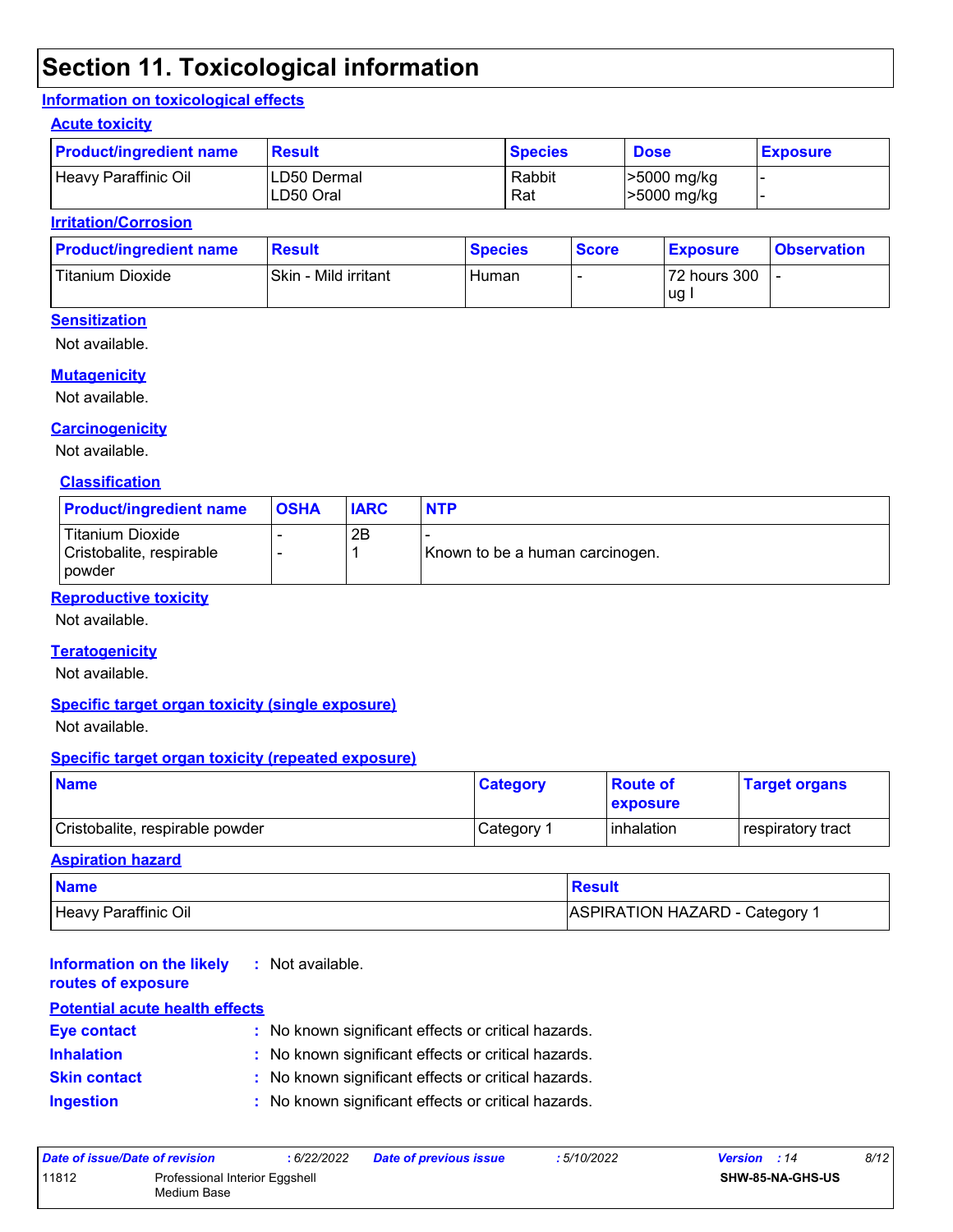## **Section 11. Toxicological information**

|                                         | Symptoms related to the physical, chemical and toxicological characteristics             |
|-----------------------------------------|------------------------------------------------------------------------------------------|
| <b>Eye contact</b>                      | : No specific data.                                                                      |
| <b>Inhalation</b>                       | : No specific data.                                                                      |
| <b>Skin contact</b>                     | : No specific data.                                                                      |
| <b>Ingestion</b>                        | : No specific data.                                                                      |
|                                         | Delayed and immediate effects and also chronic effects from short and long term exposure |
| <b>Short term exposure</b>              |                                                                                          |
| <b>Potential immediate</b><br>effects   | : Not available.                                                                         |
| <b>Potential delayed effects</b>        | : Not available.                                                                         |
| <b>Long term exposure</b>               |                                                                                          |
| <b>Potential immediate</b><br>effects   | : Not available.                                                                         |
| <b>Potential delayed effects</b>        | : Not available.                                                                         |
| <b>Potential chronic health effects</b> |                                                                                          |
| Not available.                          |                                                                                          |
| <b>General</b>                          | No known significant effects or critical hazards.                                        |
| <b>Carcinogenicity</b>                  | May cause cancer. Risk of cancer depends on duration and level of exposure.              |
| <b>Mutagenicity</b>                     | No known significant effects or critical hazards.                                        |
| <b>Teratogenicity</b>                   | No known significant effects or critical hazards.                                        |
| <b>Developmental effects</b>            | : No known significant effects or critical hazards.                                      |
| <b>Fertility effects</b>                | : No known significant effects or critical hazards.                                      |
| <b>Numerical measures of toxicity</b>   |                                                                                          |
| <b>Acute toxicity estimates</b>         |                                                                                          |

Not available.

## **Section 12. Ecological information**

#### **Toxicity**

| <b>Product/ingredient name</b> | <b>Result</b>                                                              | <b>Species</b> | <b>Exposure</b> |
|--------------------------------|----------------------------------------------------------------------------|----------------|-----------------|
| Titanium Dioxide               | $ $ Acute LC50 >1000000 µg/l Marine water $ $ Fish - Fundulus heteroclitus |                | 96 hours        |

#### **Persistence and degradability**

Not available.

#### **Bioaccumulative potential**

Not available.

#### **Mobility in soil**

**Soil/water partition coefficient (KOC)**

**:** Not available.

*Date of issue/Date of revision* **:** *6/22/2022 Date of previous issue : 5/10/2022 Version : 14 9/12* 11812 Professional Interior Eggshell Medium Base **SHW-85-NA-GHS-US**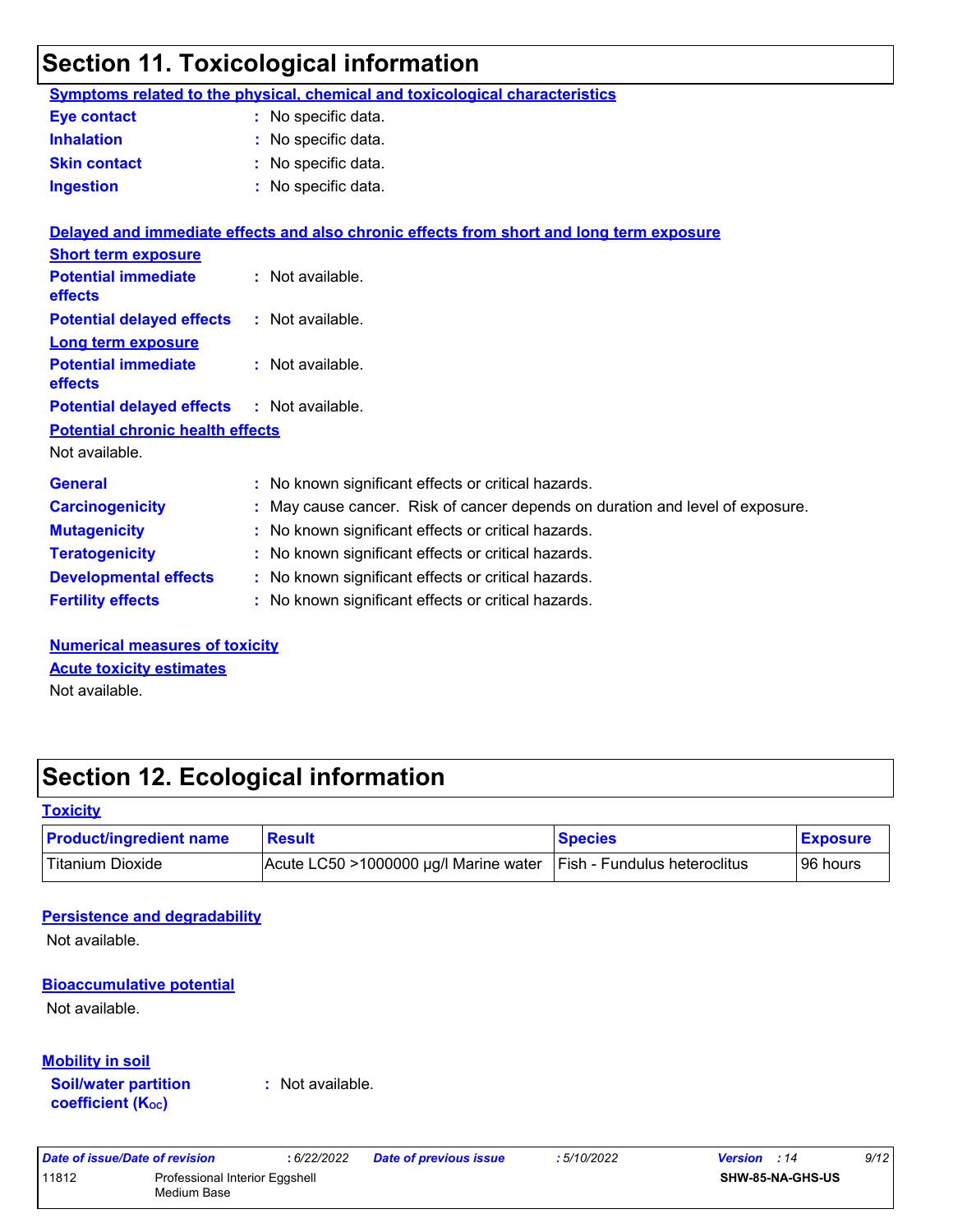## **Section 12. Ecological information**

**Other adverse effects** : No known significant effects or critical hazards.

### **Section 13. Disposal considerations**

```
Disposal methods :
```
The generation of waste should be avoided or minimized wherever possible. Disposal of this product, solutions and any by-products should at all times comply with the requirements of environmental protection and waste disposal legislation and any regional local authority requirements. Dispose of surplus and non-recyclable products via a licensed waste disposal contractor. Waste should not be disposed of untreated to the sewer unless fully compliant with the requirements of all authorities with jurisdiction. Waste packaging should be recycled. Incineration or landfill should only be considered when recycling is not feasible. This material and its container must be disposed of in a safe way. Care should be taken when handling emptied containers that have not been cleaned or rinsed out. Empty containers or liners may retain some product residues. Avoid dispersal of spilled material and runoff and contact with soil, waterways, drains and sewers.

### **Section 14. Transport information**

|                                         | <b>DOT</b><br><b>Classification</b> | <b>TDG</b><br><b>Classification</b> | <b>Mexico</b><br><b>Classification</b> | <b>IATA</b>    | <b>IMDG</b>    |
|-----------------------------------------|-------------------------------------|-------------------------------------|----------------------------------------|----------------|----------------|
| <b>UN number</b>                        | Not regulated.                      | Not regulated.                      | Not regulated.                         | Not regulated. | Not regulated. |
| <b>UN proper</b><br>shipping name       | $\blacksquare$                      | ۰                                   | $\blacksquare$                         |                |                |
| <b>Transport</b><br>hazard class(es)    | $\overline{\phantom{a}}$            | ۰                                   |                                        |                |                |
| <b>Packing group</b>                    | $\blacksquare$                      | ۰                                   | $\blacksquare$                         |                | $\blacksquare$ |
| <b>Environmental</b><br>hazards         | No.                                 | No.                                 | No.                                    | No.            | No.            |
| <b>Additional</b><br><b>information</b> | $\blacksquare$                      | ۰                                   |                                        |                |                |

**Special precautions for user :** Multi-modal shipping descriptions are provided for informational purposes and do not consider container sizes. The presence of a shipping description for a particular mode of transport (sea, air, etc.), does not indicate that the product is packaged suitably for that mode of transport. All packaging must be reviewed for suitability prior to shipment, and compliance with the applicable regulations is the sole responsibility of the person offering the product for transport. People loading and unloading dangerous goods must be trained on all of the risks deriving from the substances and on all actions in case of emergency situations.

**Transport in bulk according to IMO instruments :** Not available.

**Proper shipping name :**

: Not available.

| Date of issue/Date of revision |                                               | : 6/22/2022 | <b>Date of previous issue</b> | : 5/10/2022 | <b>Version</b> : 14 |                         | 10/12 |
|--------------------------------|-----------------------------------------------|-------------|-------------------------------|-------------|---------------------|-------------------------|-------|
| 11812                          | Professional Interior Eggshell<br>Medium Base |             |                               |             |                     | <b>SHW-85-NA-GHS-US</b> |       |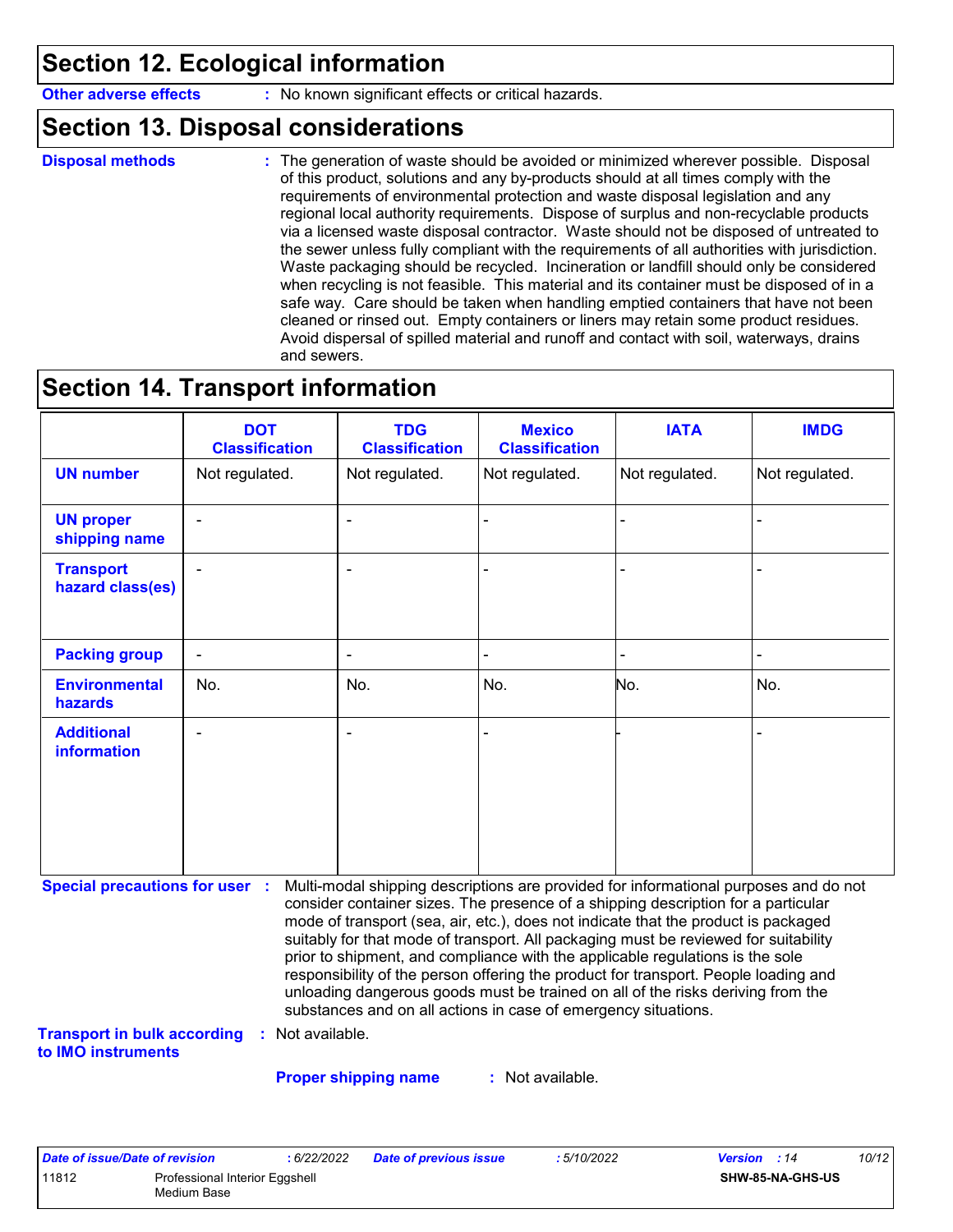### **Section 15. Regulatory information**

**TSCA 5(a)2 proposed significant new use rules**: 2-Methyl-4-isothiazolin-3-one; 5-Chloro-2-methylisothiazolinone

#### **SARA 313**

SARA 313 (40 CFR 372.45) supplier notification can be found on the Environmental Data Sheet.

#### **California Prop. 65**

WARNING: This product contains chemicals known to the State of California to cause cancer and birth defects or other reproductive harm.

#### **International regulations**

| <b>International lists</b> | : Australia inventory (AIIC): Not determined.                |
|----------------------------|--------------------------------------------------------------|
|                            | China inventory (IECSC): Not determined.                     |
|                            | Japan inventory (CSCL): Not determined.                      |
|                            | Japan inventory (ISHL): Not determined.                      |
|                            | Korea inventory (KECI): Not determined.                      |
|                            | New Zealand Inventory of Chemicals (NZIoC): Not determined.  |
|                            | Philippines inventory (PICCS): Not determined.               |
|                            | Taiwan Chemical Substances Inventory (TCSI): Not determined. |
|                            | Thailand inventory: Not determined.                          |
|                            | Turkey inventory: Not determined.                            |
|                            | Vietnam inventory: Not determined.                           |

### **Section 16. Other information**

**Hazardous Material Information System (U.S.A.)**



**The customer is responsible for determining the PPE code for this material. For more information on HMIS® Personal Protective Equipment (PPE) codes, consult the HMIS® Implementation Manual.**

**Caution: HMIS® ratings are based on a 0-4 rating scale, with 0 representing minimal hazards or risks, and 4 representing significant hazards or risks. Although HMIS® ratings and the associated label are not required on SDSs or products leaving a facility under 29 CFR 1910.1200, the preparer may choose to provide them. HMIS® ratings are to be used with a fully implemented HMIS® program. HMIS® is a registered trademark and service mark of the American Coatings Association, Inc.**

**Procedure used to derive the classification**

|                                      | <b>Classification</b> | <b>Justification</b> |  |  |
|--------------------------------------|-----------------------|----------------------|--|--|
| <b>CARCINOGENICITY - Category 1A</b> |                       | Calculation method   |  |  |
| <b>History</b>                       |                       |                      |  |  |
| Date of printing                     | : 6/22/2022           |                      |  |  |
| Date of issue/Date of<br>revision    | : 6/22/2022           |                      |  |  |
| Date of previous issue               | 5/10/2022             |                      |  |  |

**Version :** 14